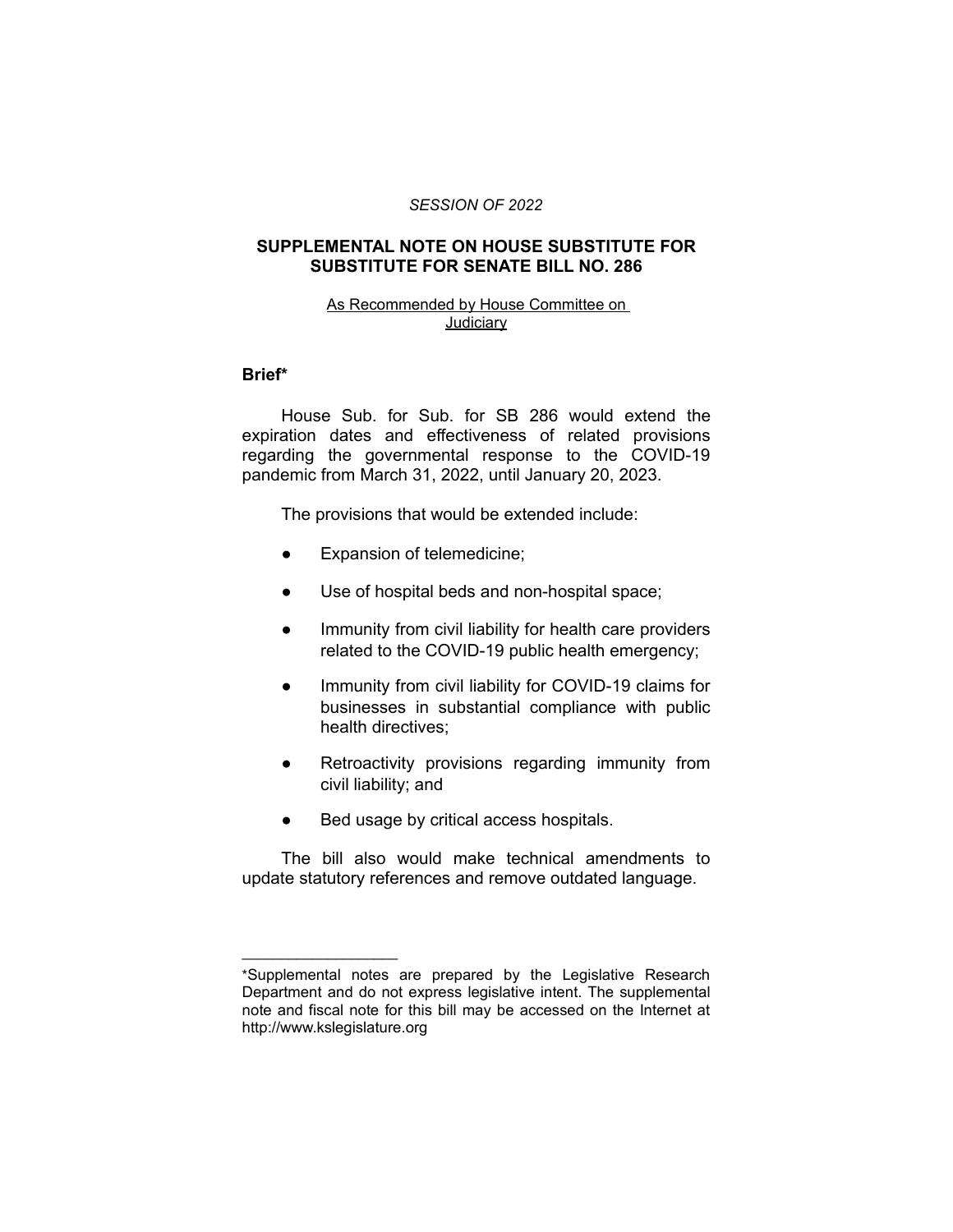The bill would be in effect upon publication in the *Kansas Register*.

# **Background**

As referred to the House Committee on Judiciary on May 5, 2021, Sub. for SB 286 contained provisions regarding COVID-19 business relief. These provisions were passed in the conference committee report for 2021 House Sub. for Sub. for SB 273, which was vetoed by the Governor on May 21, 2021.

On February 17, 2022, the House Committee on Judiciary recommended a substitute bill for Sub. for SB 286 containing contents modified from HB 2652.

# *Background of HB 2652*

HB 2652 was introduced by the House Committee on Judiciary at the request of a representative of the Kansas Chamber of Commerce, Kansas Health Care Association, and Kansas Hospital Association.

### *House Committee on Judiciary*

In the House Committee hearing on February 14, 2022, a representative of the Kansas Chamber of Commerce, a representative of the Kansas Center for Assisted Living and Kansas Health Care Association, and a representative of the Kansas Academy for Family Physicians, Kansas Hospital Association, and Kansas Medical Society testified as **proponents** of the bill, stating it would continue to help facilitate the response to the COVID-19 pandemic. Representatives of the Greater Kansas City Chamber of Commerce, InterHab, Kansas Adult Care Executives, and LeadingAge Kansas provided written-only proponent testimony. A private citizen testified as an **opponent** of the